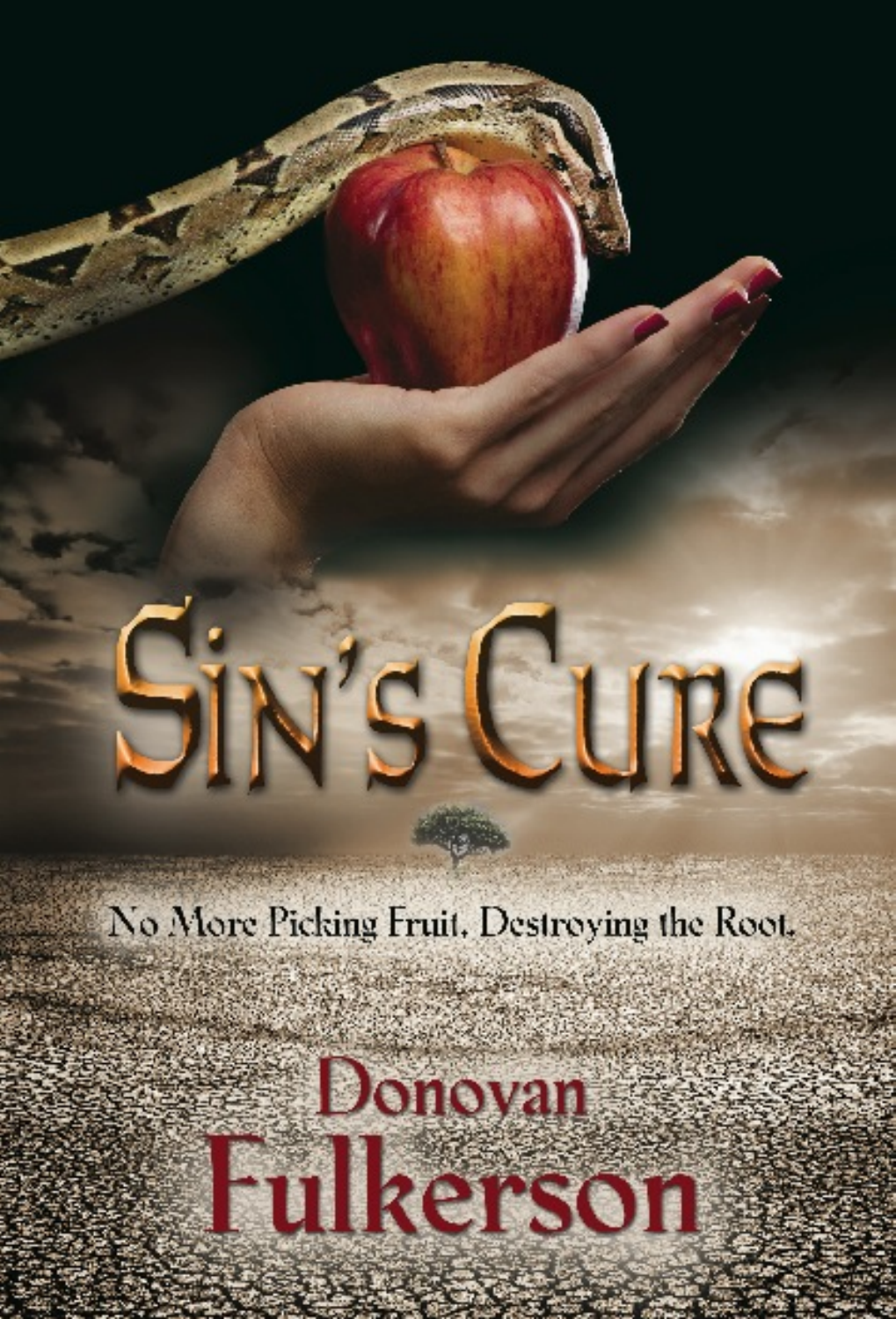

*Ever wondered why personal sin is so controlling? Do you find yourself "quitting" sinful behaviors only to return over and over? Are you weary of trying self-help programs that provide temporary results? Sin's Cure reveals the underlying reason why we do what we do, and provides a rational, practical answer to living a life free from destructive and controlling behaviors.*

# **Sin's Cure** No More Picking Fruit, Destroying the Root

### **Order the complete book from the publisher**

**Booklocker.com**

http://www.booklocker.com/p/books/5752.html?s=pdf

**or from your favorite neighborhood or online bookstore.** 

**YOUR FREE EXCERPT APPEARS BELOW. ENJOY!**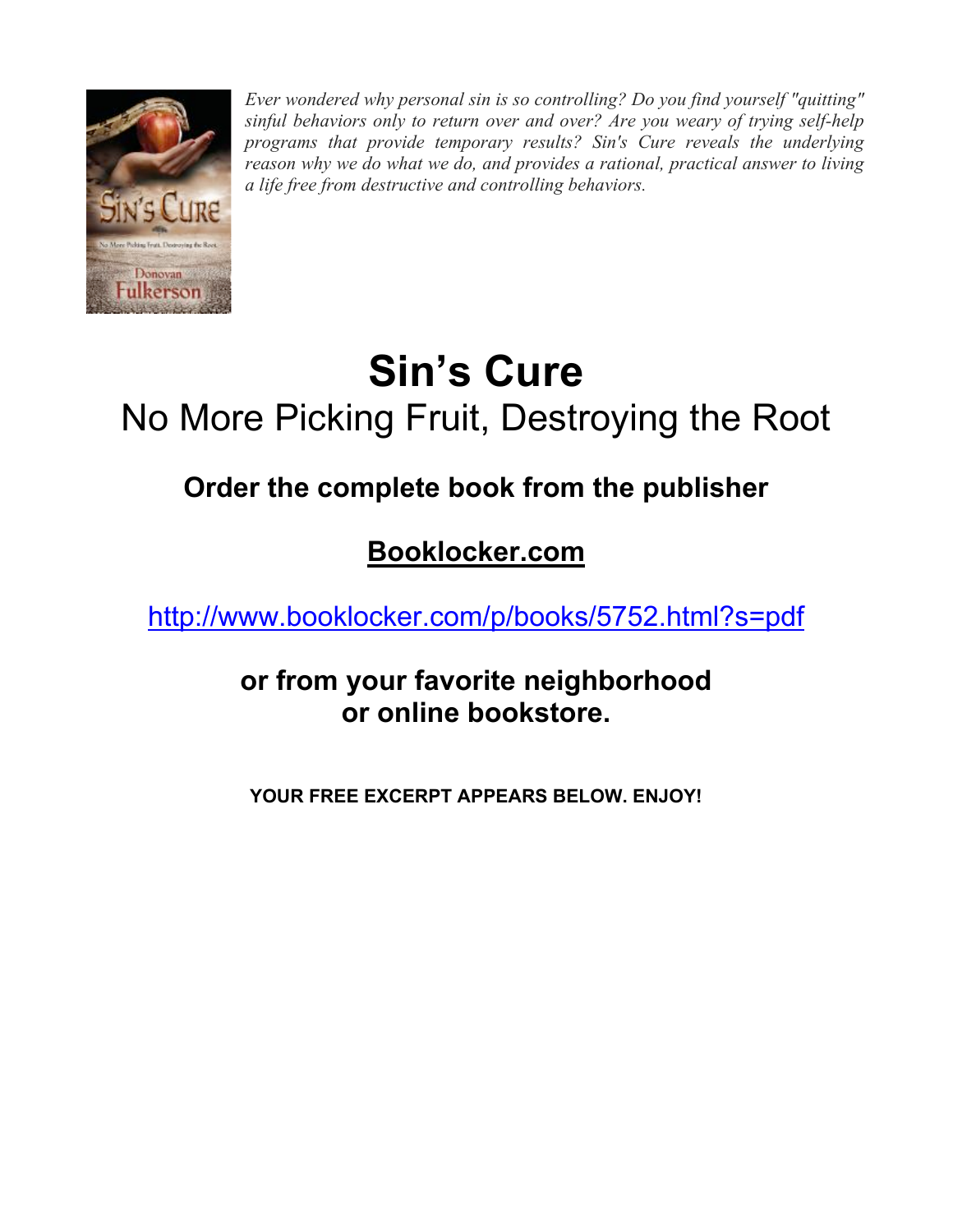## **SIN'S CURE**

NO MORE PICKING FRUIT, DESTROYING THE ROOT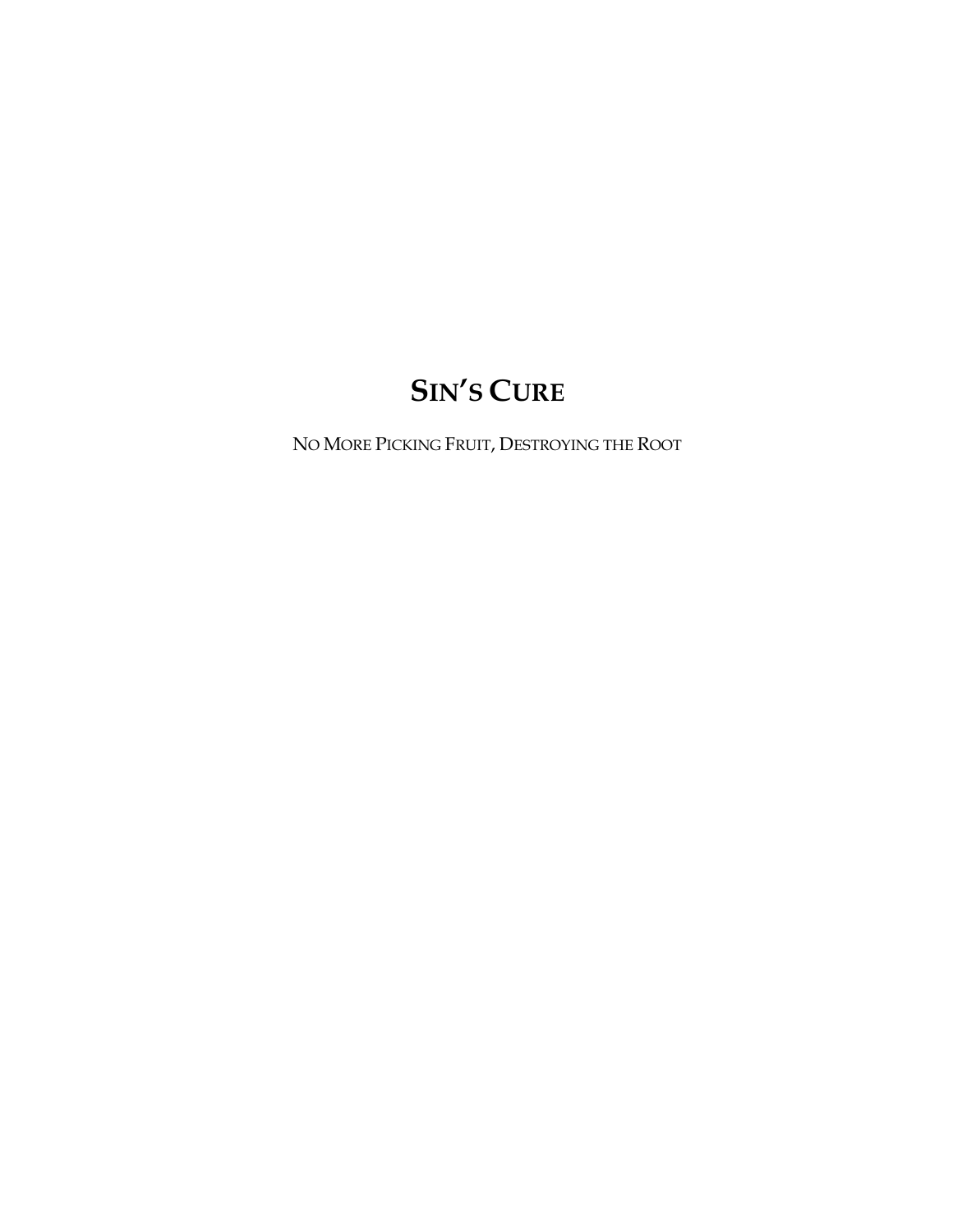Copyright © 2011 Donovan Fulkerson

ISBN 978-1-61434-522-0

All rights reserved. No part of this publication may be reproduced, stored in a retrieval system, or transmitted in any form or by any means, electronic, mechanical, recording or otherwise, without the prior written permission of the author.

Published in the United States by Booklocker.com, Inc., Bangor, Maine.

Scripture quotations taken from *The Message* version. Copyright 2002, Navpress.

Printed in the United States of America on acid-free paper.

DonovanFulkerson.com 2011

First Edition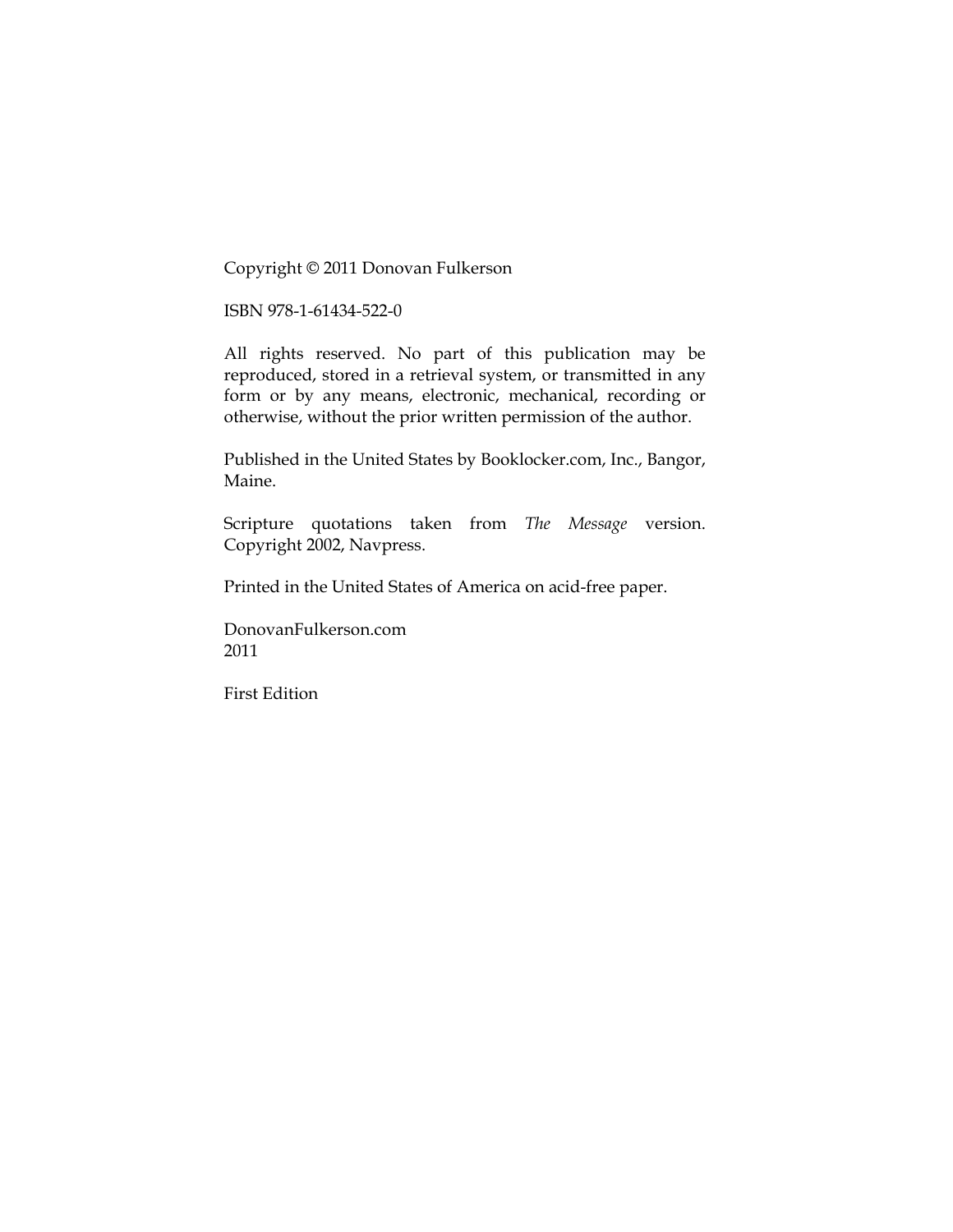#### **THE AUTHOR, PERSONAL PERSPECTIVE**

 On November 4, 2009 my father and best friend completed the human component of his life and simply passed away in his sleep. This would be routine enough except for the life he led prior to this moment. For almost 30 years he fought Crohn's disease, a destructive disease affecting primarily the colon part of the digestive system. On several occasions doctors did not give us much hope of his survival with the first occurring when I was in early grade school. But each time he would "miraculously" continue on. Most people he interacted with would never have guessed he was consistently sick and in pain. He was determined to eliminate selfish activity from his life. Although not always perfect and many times hampered by a "religious" background he kept his intentions strongly in favor of following Jesus' command to Love God and Love People. In the end, many said he was someone who was very close to walking as Jesus walked, yet he would have denied it knowing his own faults.

 For years he and I would discuss the topic of personal sin and its effects. We would analyze the devastating consequences and the "whys" to people's choices to allow sin's control in their lives. When some great leader would be "found out" for their discrepancies we would again ponder the strange attraction to sin and its nagging force in all of humanity.

 For myself, I have always struggled with perfection and the need for acceptance. So I did not know how to properly love others. As I look back over my life, it pains me the missed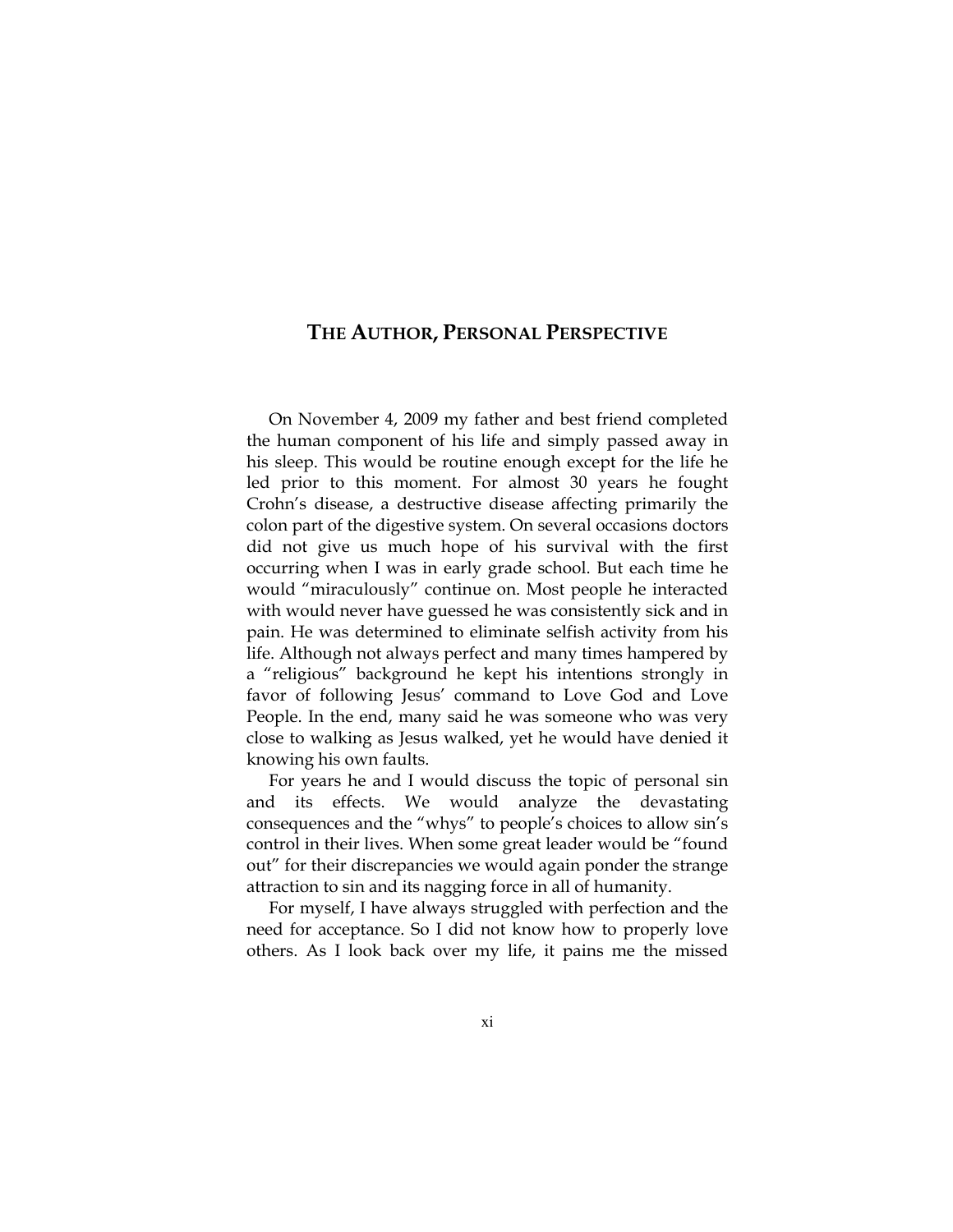#### *DONOVAN FULKERSON*

opportunities to invest in those around me. Sure, there are many who would say I took time for them and helped care for them when they needed it. But I know my inner heart and the forces that have controlled me. Somewhere down the line the need to receive approval from others in order to feel good about myself was fostered and it grew strong in my life. I was raised by well-meaning parents and authority figures, yet much of those early years were during a more legalistic religious time period in our culture. All of these factors skewed my concept of life.

 During my college years these temptations within me grew to an almost lethal controlling force. Although somewhat popular due to my need for the limelight, my inner man was falling apart. I struggled to prove others wrong and establish my supremacy in intellect and quick wit. Many conversations would lend themselves to selfish stories and gain. I quickly established my place as arrogant and self-centered. My talents for singing, acting and amazingly enough, listening, were the only things keeping others interested. Eventually this created a void in my life (When I am focused properly I have a gift for listening to others and helping them find answers to whatever they are grappling with. But the war within would too many times win in the wrong direction.). I would find myself using sin as an outlet to obtain a release from life. That is where I became addicted to pornography. On the outside, I appeared to have most things together but this sin established a deep control point in my life. The legalistic viewpoints ingrained in me brought about deep guilt and shame and the pattern of sin, shame, repent, sin, shame, repent began to gain momentum. I had been raised in a Christian atmosphere and knew all the "dos" and "don'ts" of religion. I even had points where I worked hard at having a relationship with God. It was expected of me to have the right answers because I was the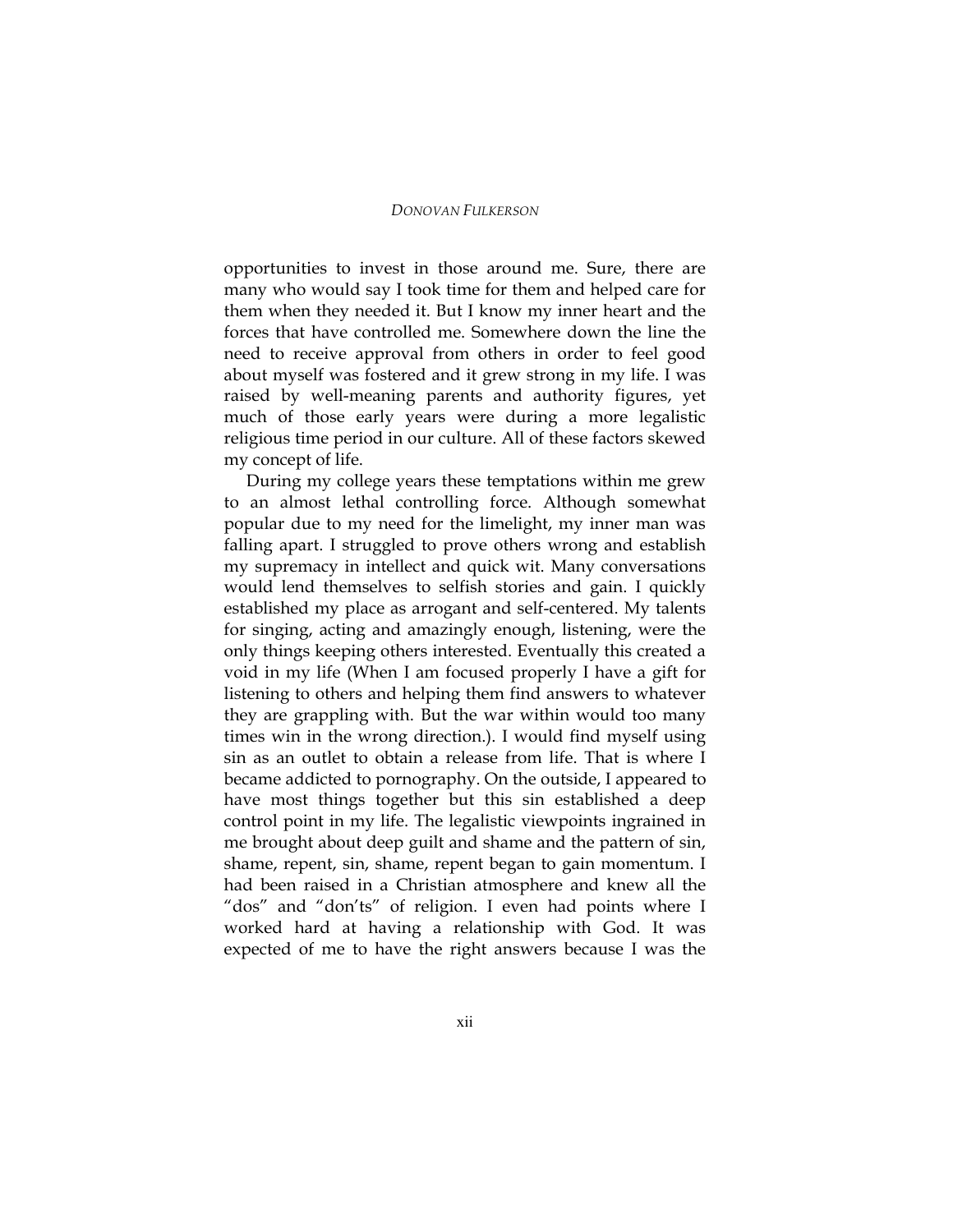leader of my Youth Alive program in High School, the Assistant Leader of my Youth Group, the first born of many grandchildren and then a Pastoral Ministries major in College. But there was still something missing and I found myself over and over again returning to the familiar sin that would entrap me day after day. This carried on for years and God's great goodness still allowed me to help many other's lives even though mine was still in such disarray, although I hope those individuals will grasp the contents of this book like I have and truly be set free.

 My dad and I discussed these events on different occasions and with new revelation as we both sought to understand our place in this world. He "arrived" much sooner than I and laid the groundwork that would later help lead me to these answers. He would eventually master the talent of servant hood and assist many through his teaching, counseling, leadership and love. We spoke of the things and past sin he would change if the chance presented itself and I was left in charge of eliminating those things for the next generation.

 The deep pain my sin has caused those around me and its disregard for the greatness of my God finally sent me on the journey to write this book. I went through a terribly dark season in life where I could not hear the voice of God whatsoever. This lasted for years and helped bring me to the end of myself. During this time I questioned all things holy. I never gave up on God but knew I did not want anything that was false anymore. I learned how to obey His ways because it was the right thing to do and not out of some need for acceptance or fear of consequences. This led to obeying out of a desire for having a relationship with Him and thus the need for Sinful behavior lessened. I never felt good enough for God yet wanted to be Godly so every time I would fail, sin was my coping mechanism.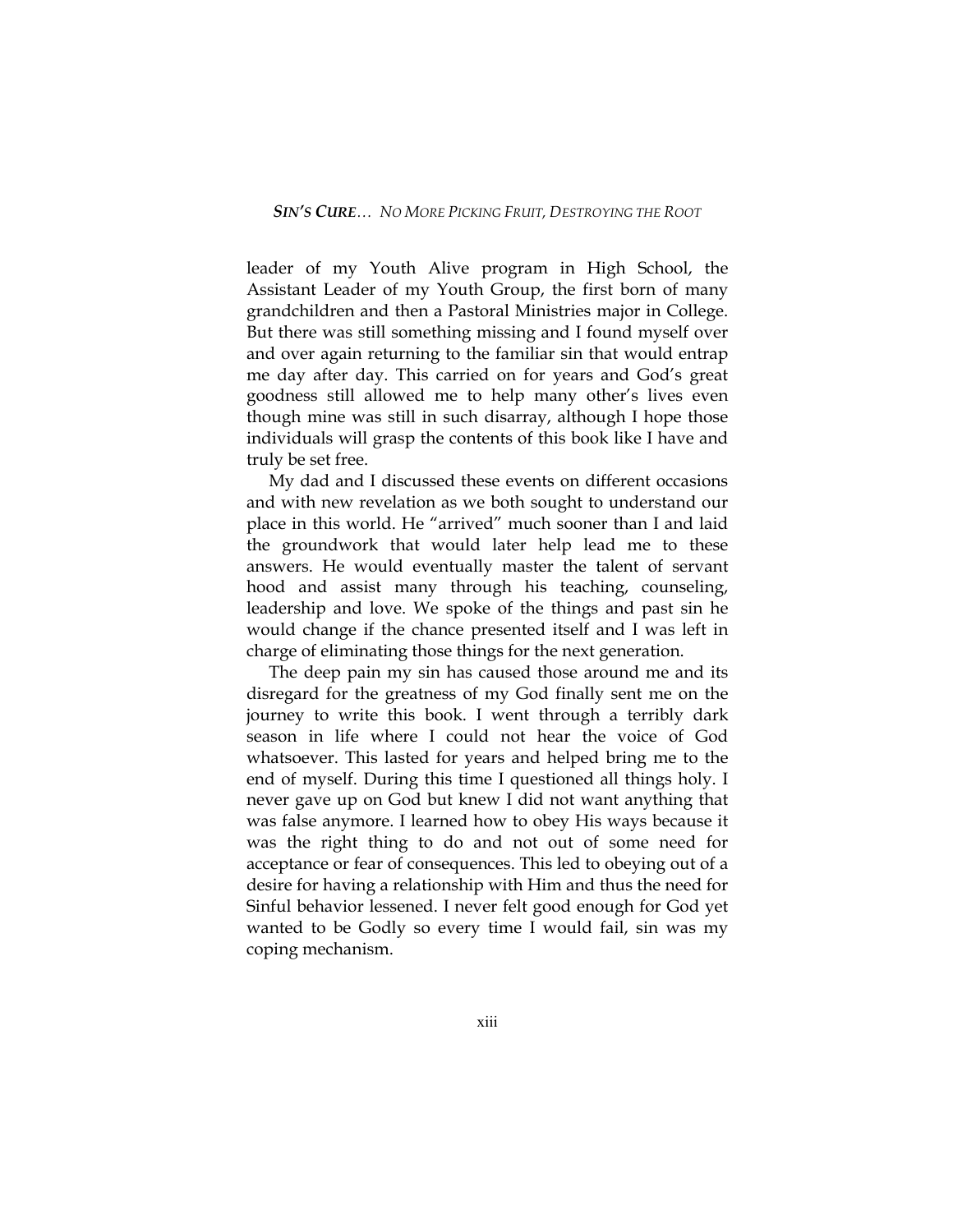#### *DONOVAN FULKERSON*

 But I did not remain there. That same determination for perfection, when used properly led me to the answers found right in front of me all along in the Holy Scriptures written so long ago. Somehow our religious culture had fostered a love/hate affair with sin and our focus has been on it instead of its cure. I do not claim to have totally arrived in my personal battle with sin but I now have the tools necessary to combat it at the root level. My battle is now on the offensive and I am no longer defenseless to its schemes. My hope is that you too will find freedom to be all you were created to be as you ponder the revelation in this book.

 During the final days before my dad passed, he developed dementia, a side effect of the drugs he took to combat Crohn's and Parkinson's. Even in this he became sweeter and I watched as he finished this life winning in spite of his body shutting down. There was one night in particular where I was given a chance to talk with the "real" him. He had experienced a rather traumatic episode and feared for his life. As I sat with him at the ER (he had been brought there for his safety), I listened to the "reality" he was experiencing and was just the friend he needed. He was having trouble going back to sleep but when I held his hand he was just fine and returned to peace. I had accepted the fact that the man I knew and loved might never return but God had a special gift for me that night. As I sat there I began to nod off and eventually turned on the TV to keep awake. It was about 2:30am. I turned it on and flipped a couple channels to "The Princess Bride". I was astonished. When I was young my Dad and I would show this movie to most anyone who stayed at our house and we would all laugh together. We must have seen it 30 times or more. Dad suddenly woke up and I mean really woke up. We watched about a half hour of it together reminiscing about old times and sharing in perfect detail those precious memories. Soon he went back to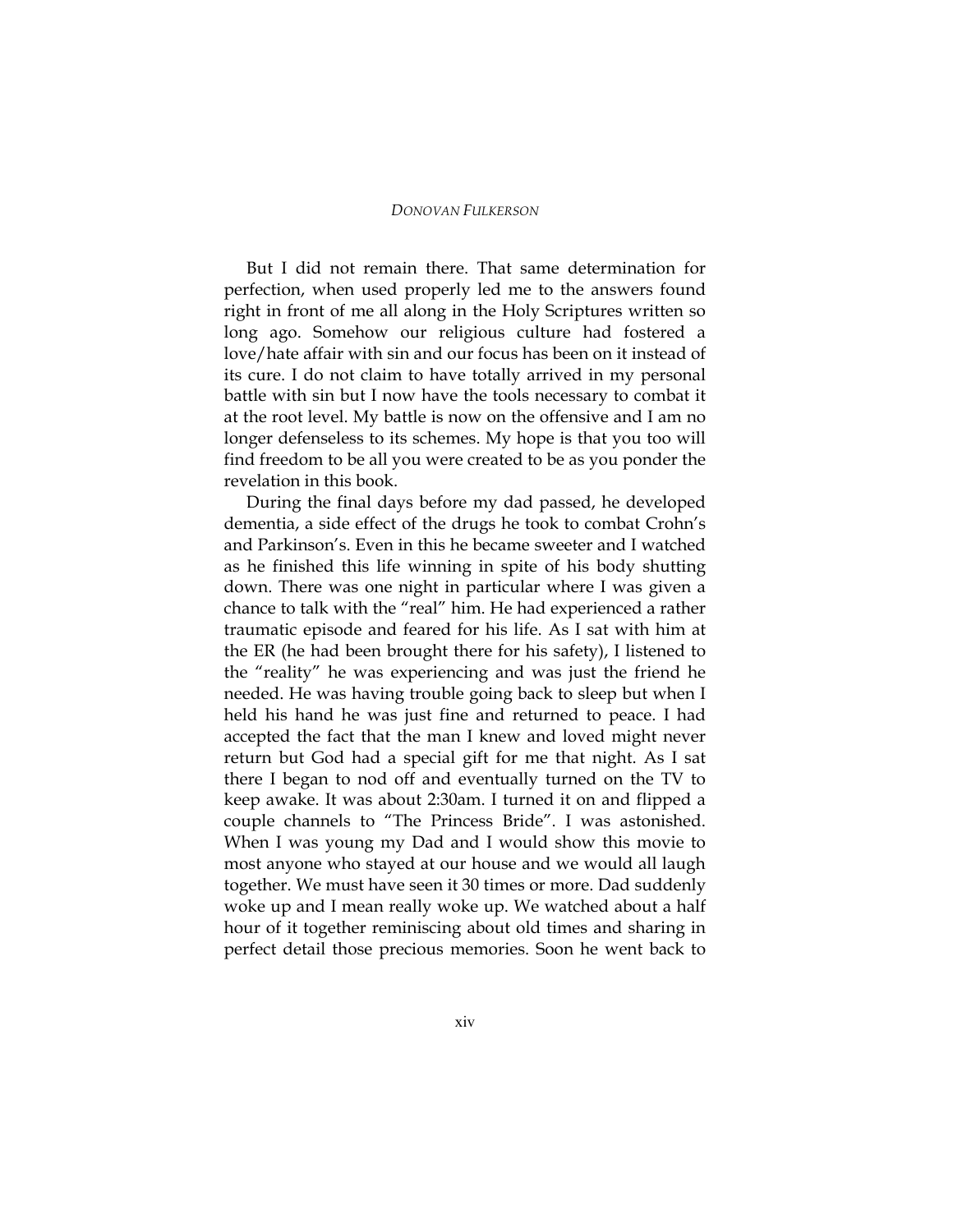sleep. Right there I laughed and cried at the gift I had been given. I never saw that man again.

 Sometimes I wish he was still around and especially to share the victory of this book and the freedom it represents for so many. But I am thankful to his legacy he gave me of striving to live a Godly selfless life.

 Recently I had my resolve to follow my own teaching put to the test. An old childhood friend and I had reunited after 20+ years. I reached out to him to apologize for who I had been many years ago and we began again. I told him of my hard work to eliminate sin and help others to do the same. It wasn't long after that an accelerated movement of God occurred in his life. In the events that followed, there were some intense nights involving his immediate and extended family. They were right in the middle of a spiritual battle. In my attempt to assist the situation I did all I knew that was right to do by him. But, unbeknownst to me at the time, my efforts backfired at the very crucial moment he needed me the most. Because of the pain I had caused him as a teen he immediately felt as though there was no change in me and I was still the arrogant, selfish knowit-all of the past. Weeks went by and I tried to keep touch with him but he told me God hadn't released him to do so. Finally I asked for the two of us to meet face-to-face and catch up. He agreed and upon entering conversation it became utterly clear I had deeply wounded him. He told me the meeting, for him, was to sever the friendship for good. I was devastated and after some discussion asked for his forgiveness and the opportunity to start over again (Mind you most of the subject matter of what you are about to read had already been written. My journey to success is still in the works.). I realized my relational toolbox was still missing some of the essential tools and he and I are working together as an encouragement to each other on our quest to be less selfish and more like God.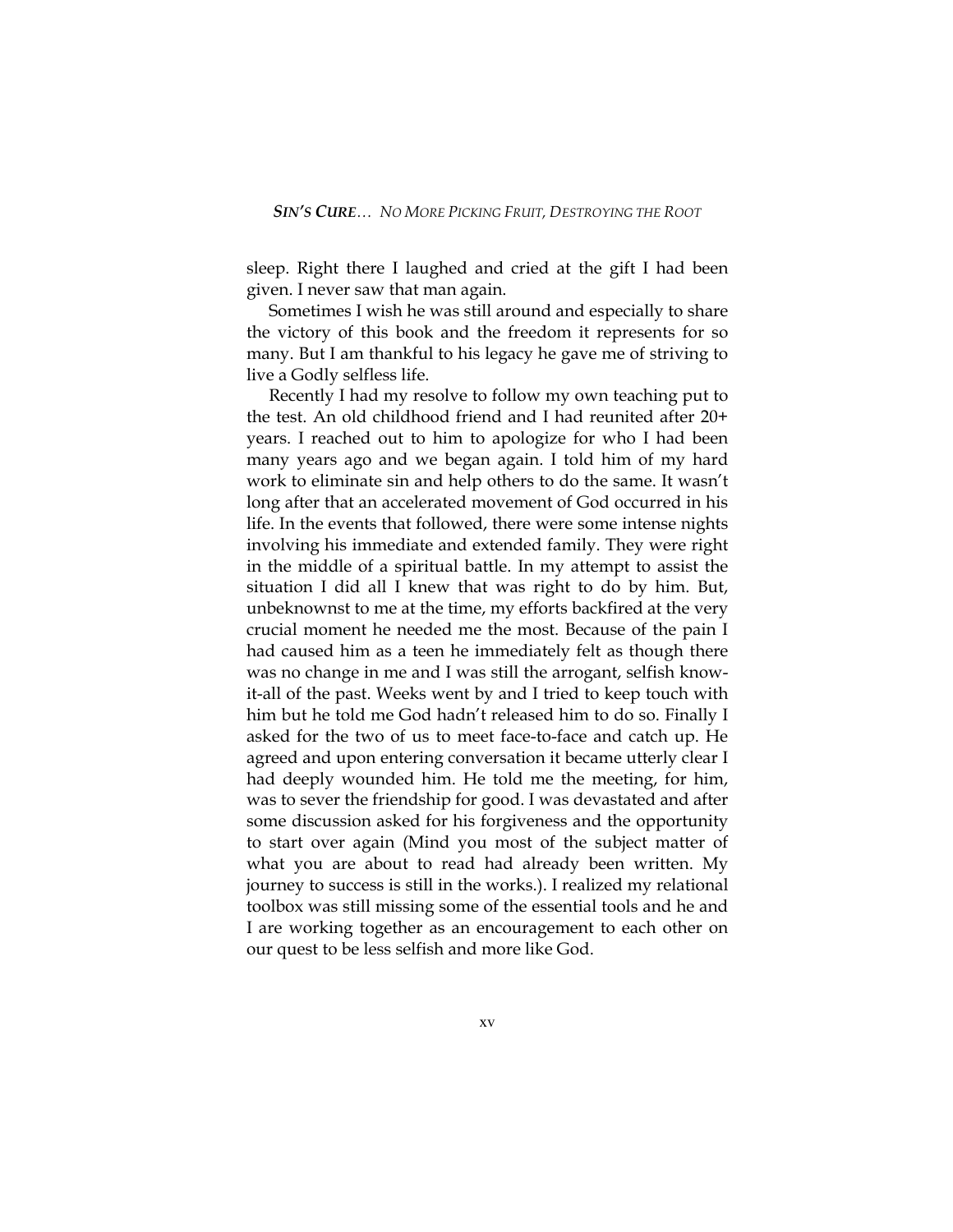#### *DONOVAN FULKERSON*

 If I had not already gained the answers written in the coming pages, I would have missed another opportunity. It is my hope that you too can start building your relational toolbox both with God and your fellow man. My perspective on Sin is to abolish it and cease the sensationalizing of it. It is merely a result of a much deeper, stronger issue that once dealt with… well, you will see…